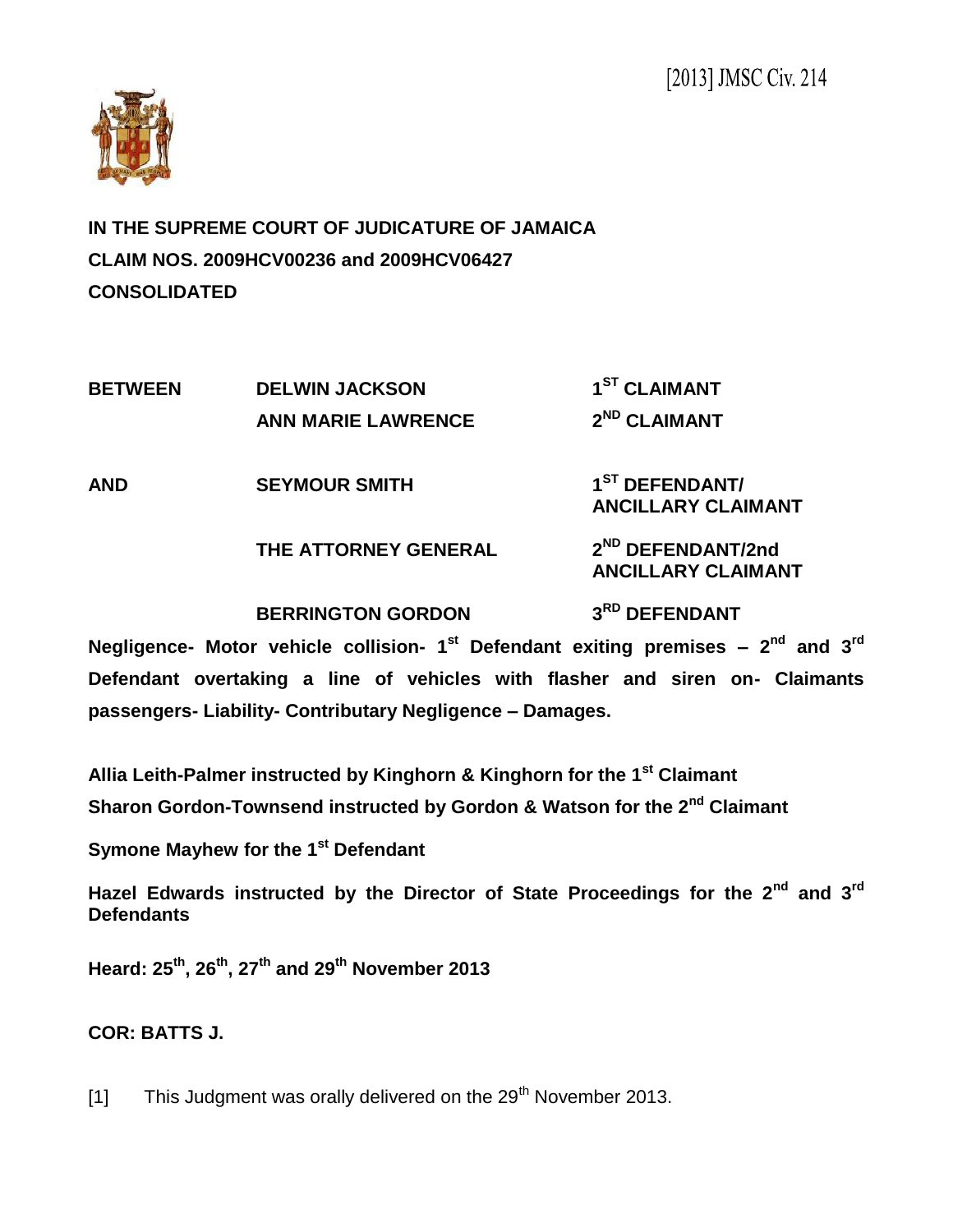- [2] I have taken the liberty to retitle this matter in the way indicated above so as to avoid obfuscation and to allow for coherence in the delivery of this judgment. It may be advisable whenever a matter is consolidated that it be retitled in the most convenient way.
- [3] When this matter commenced, it promised to be very involved and protracted. With 4 counsel and 5 clients, Claims and Ancillary Claims this was only to be expected. However as the evidence unfolded it proved not to be so. It seems to me that on the evidence and on a balance of probabilities there has to be judgment for the 1<sup>st</sup> and 2<sup>nd</sup> Claimants against the  $1<sup>st</sup>$  Defendant and judgment for the  $2<sup>nd</sup>$  Defendant/Ancillary Claimant against the 1<sup>st</sup> Defendant on the Ancillary Claim. I will indicate the reason for my decision with reference to the evidence only so far as it is necessary to explain my decision.
- [4] It has been common ground between the parties that this accident occurred along the Brunswick Avenue in Spanish Town, St. Catherine. The point of impact being in the vicinity of a petrol filling or service station located on the left hand as one proceeds in the direction of Linstead. It is also common ground that the road is a long straight road which is approximately 30 feet wide (15 feet in each lane). The parties agree that the 1<sup>st</sup> Defendant/Ancillary Claimant was in the process of or had exited the service station with the intention of going in the direction of Spanish Town. The parties agree also that the police service vehicle, the property of the 2<sup>nd</sup> Defendant/2ndAncillary Claimant, was proceeding towards Linstead from Spanish Town at the time of the collision. It was in the process of overtaking other vehicles. The  $1<sup>st</sup>$  and  $2<sup>nd</sup>$  Claimants were passengers in the police service vehicle.
- [5] The parties differ as to the exact position in the road at which the accident occurred. The 1<sup>st</sup> Defendant/Ancillary Claimant alleges that it occurred in the left lane heading towards Spanish Town. He says he had completed his manoeuvre and had fully entered that left lane when he saw the police vehicle approaching. He was able he says to pull over to the left and his left front was as far left to that curb as he could go. The 1<sup>st</sup> and 2<sup>nd</sup> Claimants say the collision occurred whilst the 2<sup>nd</sup> Defendant/Ancillary Claimant's vehicle (in which they were passengers) was in the left lane as one heads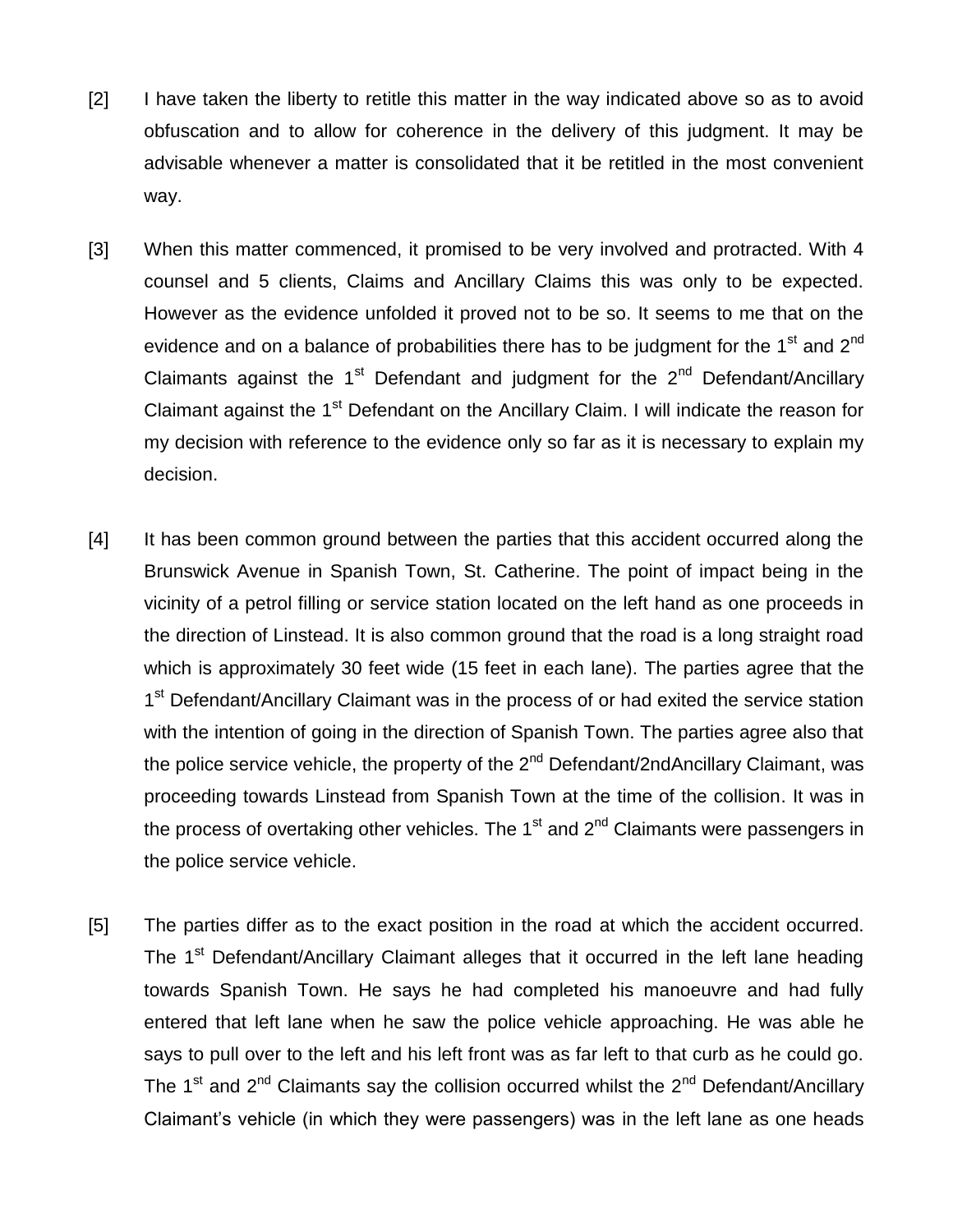to Linstead. The 3<sup>rd</sup> Defendant (who was the driver of the police service vehicle and the servant or agent of the  $2^{nd}$  Defendant/Ancillary Claimant) states that the vehicle was in the middle of the road partially in both lanes. He states also that the 1<sup>st</sup> Defendant/Ancillary Claimant was diagonally across the road with the front of his vehicle in the right lane as one proceeds towards Linstead.

- $[6]$  On this issue I accept as true the account of the  $3<sup>rd</sup>$  Defendant. I observed his demeanour in the witness box and was impressed by the clear and straightforward way in which he spoke. Furthermore his evidence is consistent with the area of damage to each vehicle as revealed in the assessors report and estimates of damage put in evidence. Furthermore as the police service vehicle was in the process of passing other vehicles when the collision occurred it is far more probable that it was in the middle of the road than in the left lane as one heads towards Linstead. In any event the driver and those in the front of a vehicle are in a far better position than rear seat passengers to determine the position in the road of the vehicle in which they are travelling. Both  $1<sup>st</sup>$  and  $2<sup>nd</sup>$  Claimants were rear seat passengers.
- [7] There was a dispute as to whether or not the  $3<sup>rd</sup>$  Defendant engaged the flashing lights and siren of the police service vehicle only moments before the collision. The 1<sup>st</sup> and 2<sup>nd</sup> Claimants assert it was turned on shortly after leaving the Spanish Town Police Station. The 1<sup>st</sup> Defendant/Ancillary Claimant says it was seconds before the collision although when cross-examined he admitted that from the first moment he saw the service vehicle its flashing lights and siren were already on. He says he never heard the siren or saw flashing lights prior to exiting the petrol filling station although his windows were down. Hence his assumption I suppose that it was only turned on seconds before the collision. The  $3<sup>rd</sup>$  Defendant on the other hand says that having left the Spanish Town Police Station he did not engage the emergency signalling devices until after he entered Brunswick Avenue. He did so when he came upon a line of traffic that was very slow moving. He radioed control and received authorisation to engage the siren and flasher lights for the dual purpose of finding out the reason for the hold up of traffic and to speed up his return to Linstead. This latter because there was a prisoner being transported and the service vehicle was the only one available at the Linstead Police Station where it was required.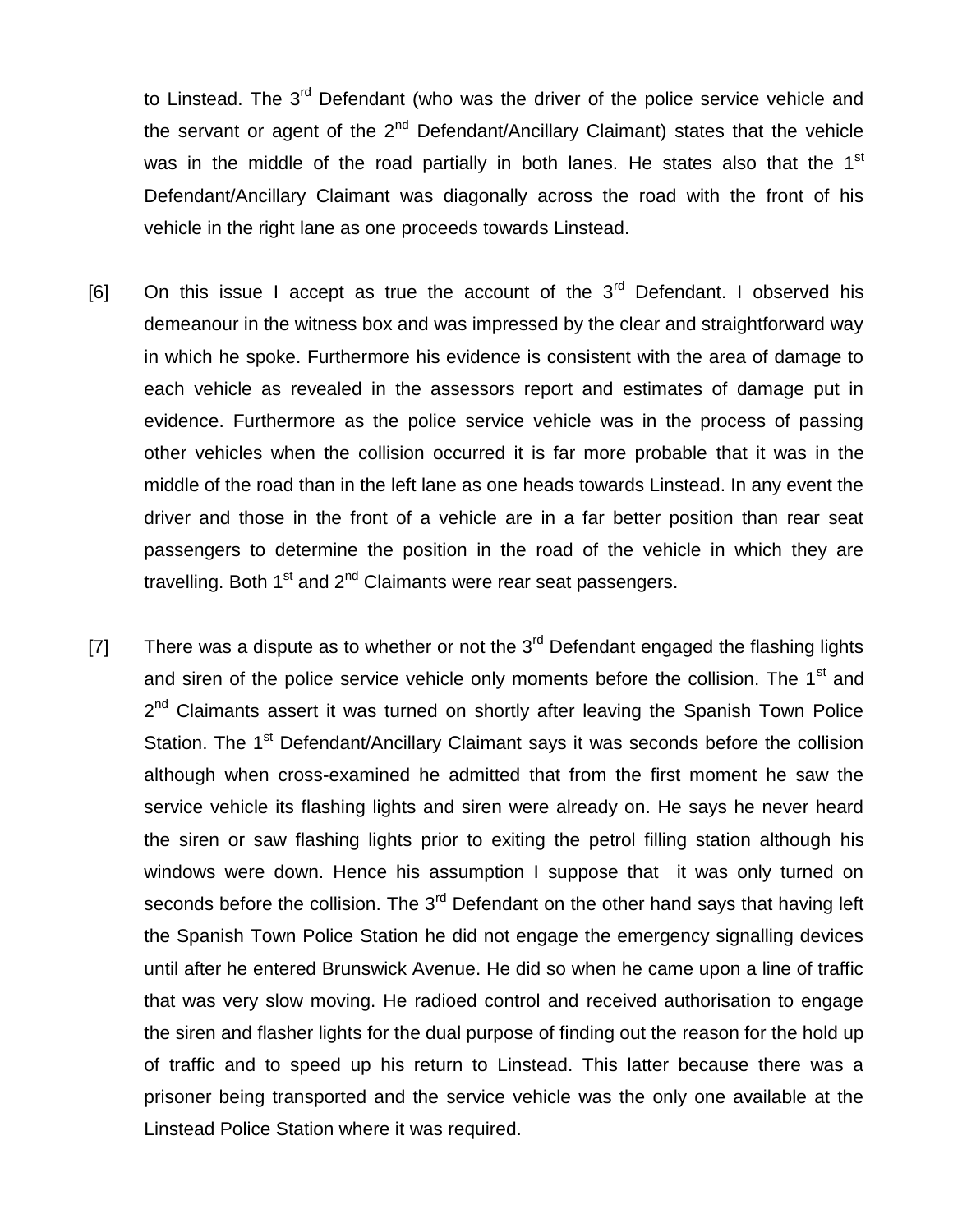- [8] On this issue I again accept the evidence of the  $3<sup>rd</sup>$  Defendant. He was I should mention no longer a serving member of the police force at the time he gave evidence. He also was not a Claimant or an Ancillary Claimant in this action and swore on oath that he had no pending claim against the  $1<sup>st</sup>$  Defendant/Ancillary Claimant. In a sense he was the only disinterested witness to give evidence. On a balance of probabilities I find that the siren and flasher lights were engaged in the vicinity of the Rajmaville Club that is shortly after entry onto Brunswick Avenue as the 3<sup>rd</sup> Defendant alleges. It would be odd indeed if a police service vehicle equipped with such accoutrements, were to overtake a line of 6 vehicles each with 10 feet between them and not engage the emergency warning apparatus. It would be even stranger, as the 3<sup>rd</sup> Defendant stated, for the driver of such a vehicle seconds before a collision, to have the composure and presence of mind to turn on siren and flasher lights whilst taking evasive action. On a balance of probabilities I reject the  $1<sup>st</sup>$  Defendant's account in this regard.
- [9] On the issue of the position in the road of the  $1<sup>st</sup>$  Defendant's/Ancillary Claimant's vehicle I find that at the point of impact he was mostly in the left lane as one heads towards Spanish Town. His vehicle almost made it into the left lane but was still in the process of entering that lane. It was diagonally slanted as it was making a right turn towards Spanish Town.
- [10] This conclusion follows almost inevitably from the description of the road. The road all parties agree is straight and wide. 30 feet was the 1<sup>st</sup> Defendant's/Ancillary Claimant's estimate. I accept that evidence because I am quite familiar with Brunswick Avenue in Spanish Town. It is a main thoroughfare and prior to construction of the Spanish Town Bypass was the main entrance into the town. There is 15 feet of space at least on the left hand side as one heads in the direction of Spanish Town. The vehicles, the evidence also reveals, were approximately 5 feet wide. The  $1<sup>st</sup>$  Defendant says the front of his vehicle is 5 feet wide and the rear 5'8" wide. This means that had he fully entered his lane and pulled to the left as he describes there would be approximately 9 feet of roadway on that side to allow the police service vehicle to pass. The accident ought therefore not to have occurred.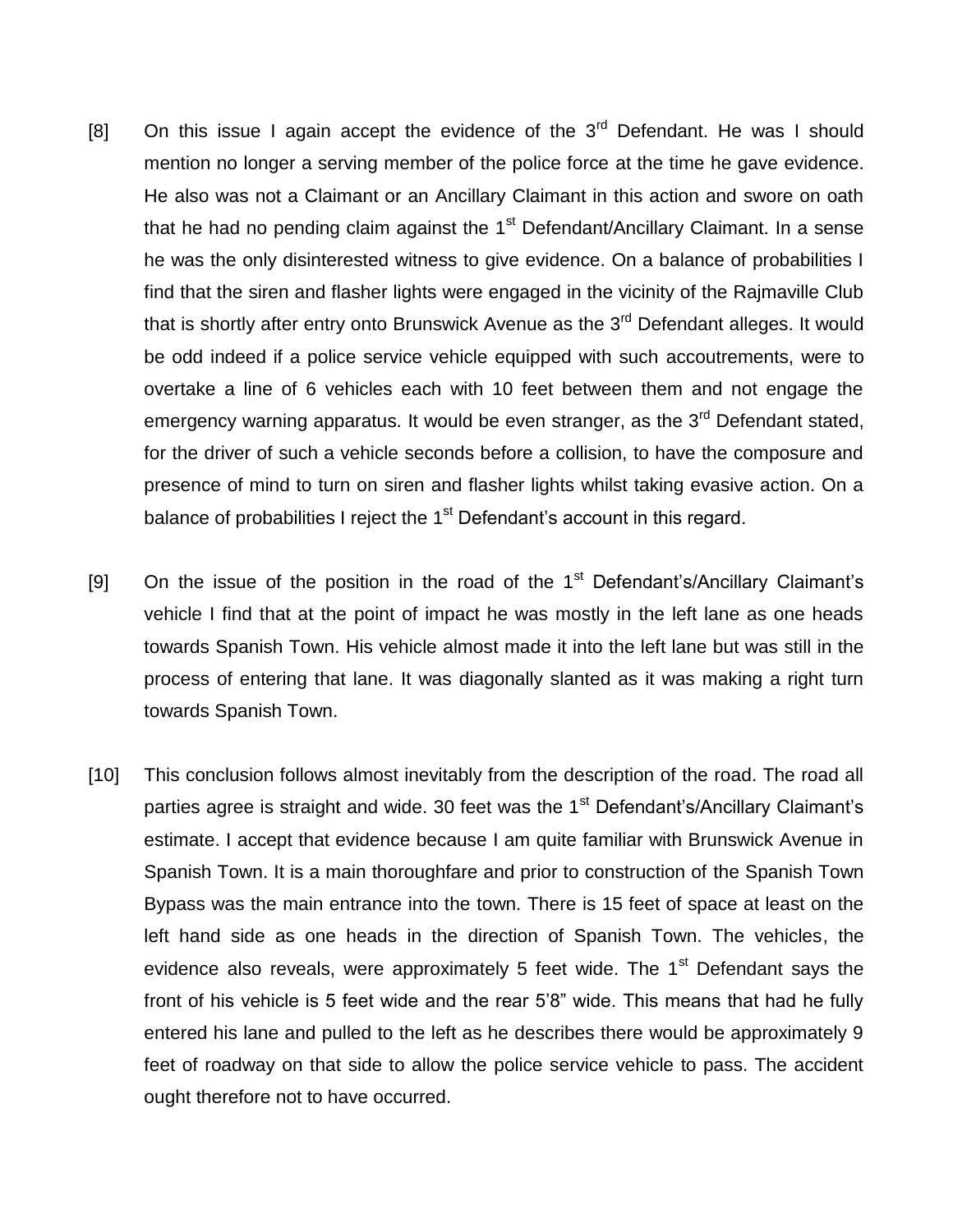- [11] I find, on a balance of probabilities, that the  $1<sup>st</sup>$  Defendant's vehicle had not yet fully entered the left lane heading to Spanish Town. He almost made it. The 3<sup>rd</sup> Defendant swerved left in an attempt to avoid impact. This finding is consistent also with the area of damage revealed in the coloured photographs put in evidence and the damage stated in the assessors report of the  $1<sup>st</sup>$  Defendant/Ancillary Claimant's motor vehicle. That is to the right rear fender and wheel. The damage was to the front of the police service vehicle mostly to the front right.
- [12] On these findings of fact therefore it is apparent that the  $1<sup>st</sup>$  Defendant/Ancillary Claimant was making an entry onto the highway from premises adjoining. He had a duty to ensure it was safe to proceed before venturing further. It may be that the slowing of the traffic as vehicles made way for the police service vehicle induced him to think it was safe to proceed. It may be that because of his age (he was in his 70's when giving evidence) he did not hear the siren. Whatever the reason however he did not keep a proper lookout before attempting that manoeuvre.
- [13] The next issue for the court therefore is whether contributory negligence arises. The 1<sup>st</sup> Defendant/Ancillary Claimant in the course of some very probing cross-examination admitted to being partly to blame but asserted that the other driver must bear contribution. His counsel has submitted that an overtaking vehicle has a duty to lookout for other vehicles that may be entering the roadway. Furthermore she pointed to the fact that both Claimants (passengers in the  $3<sup>rd</sup>$  Defendant's vehicle) saw the  $1<sup>st</sup>$ Defendant exit the service station. Therefore she says the  $3<sup>rd</sup>$  Defendant ought also to have seen the  $1<sup>st</sup>$  Defendant's vehicle at that stage. The  $3<sup>rd</sup>$  Defendant says he never saw the 1<sup>st</sup> Defendant/Ancillary Claimant's vehicle until it emerged before his vehicle in the middle of the road. Counsel argues that this is evidence of the  $3<sup>rd</sup>$  Defendant's failure to keep a proper lookout. She relied primarily on the authority of **Hamied v Eastwick(1st November 1994 Unreported)** a case annotated in Bingham and Berryman's Motor Claims Cases 11<sup>th</sup> Edition at para [9.53]. The head note reads in part,

*"A prudent driver must bear in mind the real possibility that someone may emerge from the side road, even one which provides that the driver should stop and give way. By driving faster than he should have done in the circumstances the*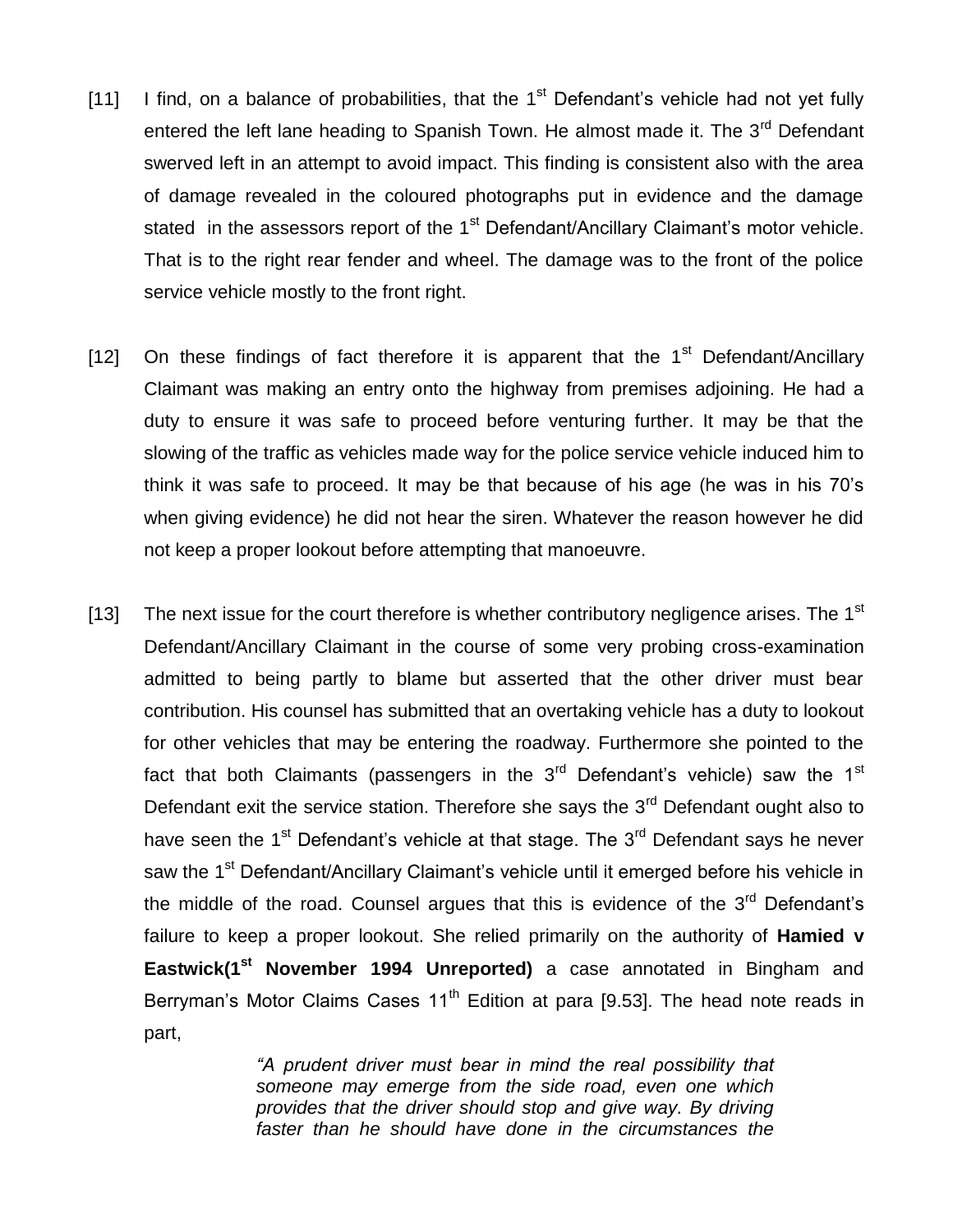*plaintiff deprived himself of the time and opportunity to take avoiding action by braking or swerving in front of the defendant's vehicle."*

The court found that the party entering the main road was 80% to blame and the party on the main road 20%. It is clear from the report that the excessive speed, 5 to 10 miles per hour over the speed limit, was the important factor for that decision.

- [14] In the matter at bar evidence of the speed of the  $3<sup>rd</sup>$  Defendant's vehicle varies. The 1<sup>st</sup> Defendant/Ancillary Claimant did not estimate the speed of the  $3<sup>rd</sup>$  Defendant in his witness statement but in the course of giving evidence said it was coming fast. The  $2^{nd}$ Claimant estimated the speed at 50 miles per hour (which would make it 20 miles above the speed limit in that area). The  $3<sup>rd</sup>$  Defendant said he was going approximately 20kph. I have regard to the damage to the motor vehicles when considering the issue of speed. It is clear that the damage was moderate, not severe. Indeed the right rear fender can be described as scratched and slightly dented and the rear bumper slightly displaced in the photograph. The assessors report shows most damage to the right rear wheel and the chassis leg was affected. The chassis of the 1<sup>st</sup> Defendant/Ancillary Claimant's vehicle was not bent. The  $2<sup>nd</sup>$  Defendant's vehicle had damage to the bonnet, front grill and radiator. Importantly there was no windscreen damage. Its chassis also was not bent. The injuries sustained were also relatively minor; no cuts or bruises or broken bones. I therefore find that the  $3<sup>rd</sup>$  Defendant was proceeding at a higher than normal speed but not such as to be described as excessive in the circumstances. To the extent necessary and on a balance of probabilities I prefer the evidence of the 3<sup>rd</sup> Defendant on this matter of speed.
- [15] When responding on the issue of contributory negligence counsel for the  $2^{nd}$  and  $3^{rd}$ Defendants relied upon the authorities of:
	- a) **Harding v Hinchcliffe,** decided 7<sup>th</sup> April 1964, Royal Courts of Justice, UK (1964) Times  $,8^{th}$  April.(annotated in Bingham and Berrymans' Motor Claim Cases 11<sup>th</sup> edition para. 9.51). In that case the Plaintiff a 16 year old on a motor cycle was in the process of overtaking a bus which had slowed to turn. The Defendant was exiting the road into which the bus was turning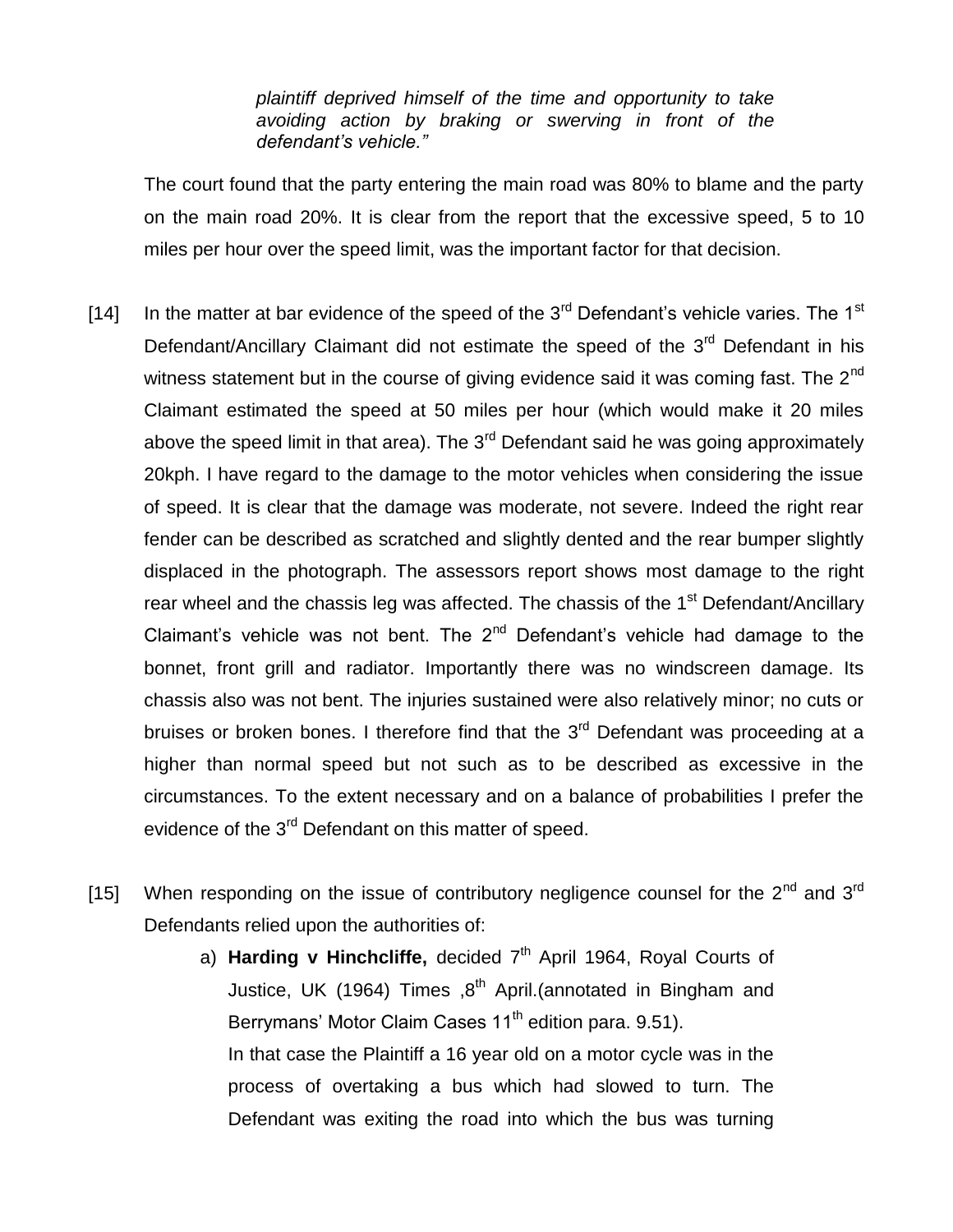when he collided with the Plaintiff. The trial judge acquitted the Defendant of negligence. Neither driver had seen the other prior to the accident. The Court of Appeal allowed the appeal and found the driver who was entering the major road liable. Per Lord Denning MR,

*"Nevertheless coming out, as he was, from this lane on to the main road, it seems to me what he ought to have done was to wait the extra second or two which would be necessary to enable the bus to get completely into Tendridge Lane so that he could see that everything was clear."*

#### b) **Worsfield v Howe [1980] 1 AER 1028**

In that case the emerging vehicle collided with a motorcycle that was passing a tanker in a lane to his left. The court ultimately found the parties 50:50 to blame. In that case there were 2 lanes of traffic going in the same direction. Secondly the evidence in that case was that a driver on the main had signalled to the Defendant that he was stopping to allow him through. The Defendant moved out and the accident occurred when the nose of his car was a foot or 2 beyond the vehicle that had stopped to give him way. The Claimant on his motorcycle was passing the tanker in the other lane. The decision underscores that in these matters there is no absolute principle of law and the issues are primarily questions of fact.

[16] In this case, and bearing in mind the authorities so helpfully cited, I do not find that the 3<sup>rd</sup> Defendant was contributorily negligent. He breached no duty of care. This is because he, when passing the line of traffic (which had pulled to the left or stopped) engaged his siren and flashing lights. His attention while driving at a faster than normal speed would naturally be on the vehicles ahead. He would reasonably expect that anyone thinking of emerging from a side road or adjacent premises would hear his siren or see his flasher light. I do not find that he ought to be going at a snails pace and peeping around each vehicle before passing. To so hold would defeat the purpose for which flasher lights and sirens were intended.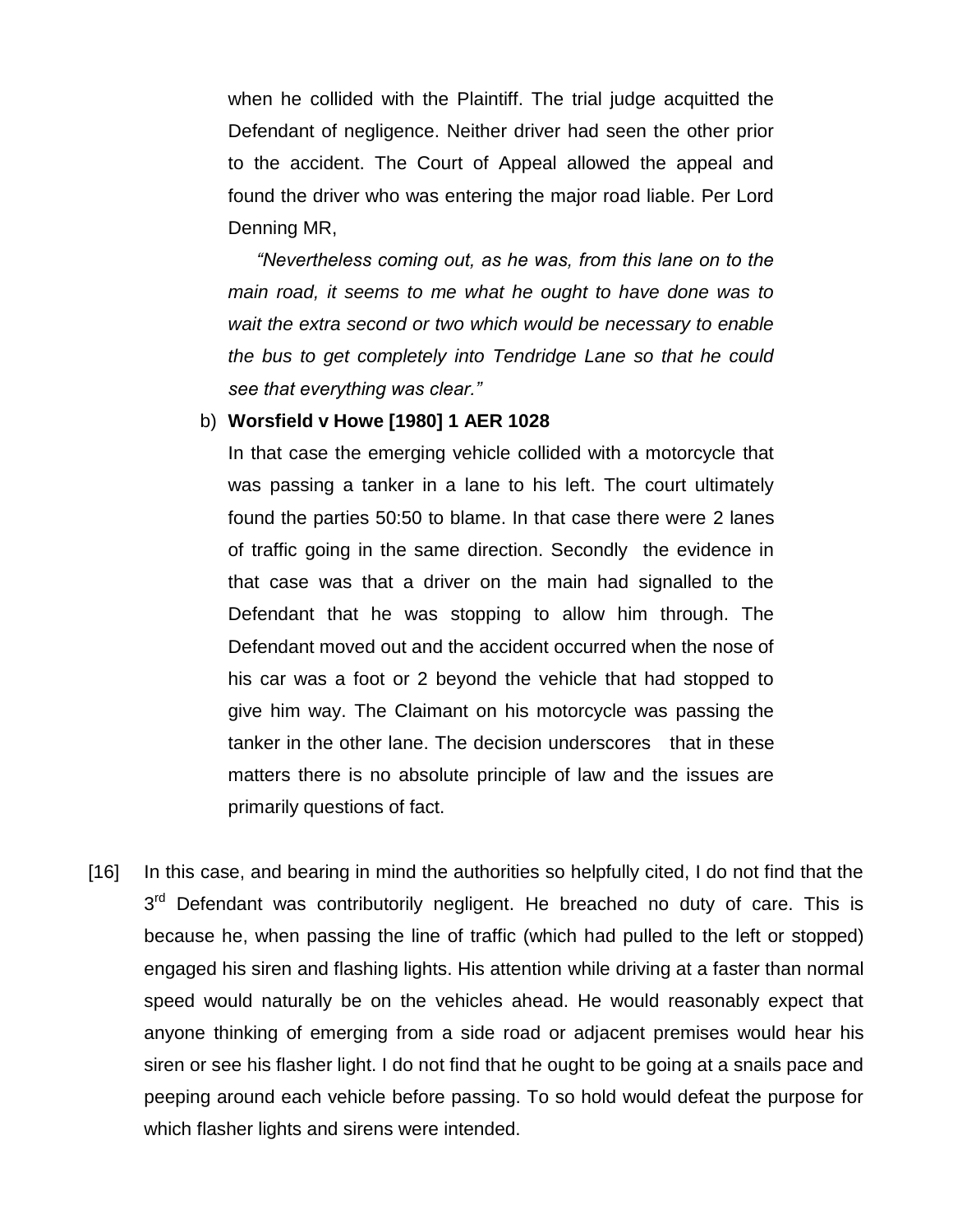- [17] Finally, on this point, counsel for the  $2^{nd}$  and  $3^{rd}$  Defendants attempted to rely on provisions of the Road Traffic Act, the Road Code and Road Traffic (Prior Right of Passage) (Police) Regulations 1968. As regards the Road Code, these are not legislated and in the absence of the Code being admitted into evidence I decided not to have regard to it. As regards the regulations these are clearly in need of revision as they do not relate to the circumstances in which the  $3<sup>rd</sup>$  Defendant decided to engage his siren and flasher lights.
- [18] I therefore turn now to the matter of damages to be awarded to the  $1<sup>st</sup>$  and  $2<sup>nd</sup>$ Claimants and to the  $2^{nd}$  Defendant/Ancillary Claimant against the  $1^{st}$ Defendant/Ancillary Claimant.

# **Delwin Jackson: (1st Claimant)**

- [19] His injuries are detailed in a Medical Report dated 15th October 2008 **(Exhibit 1).** On the  $15<sup>th</sup>$  May 2008 he presented to the doctor with an obvious antalgic gait because of the pain to his right leg. The pains were mild to moderate. He also had pain to neck, chest, shoulder and lower back. He was unable to turn his head because of neck pain and stiffness. The back pain was described as intense. The doctor said that he appeared to be suffering from mild cervical spine tenderness and muscle spasms. There also appeared to be injury to the lumbar vertebrae. Chest pains were the result of trauma to the chest. There were no neural deficits and reflexes were normal. Straight leg raise was normal but he complained of pain to upper 1/3 portion of his leg just below the knee with swelling. There was no muscle weakness. He was sent home on analgesics and muscle relaxant and advised to rest and avoid strenuous work. On review on 11<sup>th</sup> June 2008 he reported that the pain had gotten worse so much so he had to stop from work for 7 days. He reported that the pain on bending and turning had impacted his ability to perform his job. His overall progress was good. The complaints resulted from a whiplash injury of the cervical and lumbar regions of the spine. They are not permanent but the doctor describes them as chronic. Recovery was expected in 8 to 10 weeks.
- [20] The  $1<sup>st</sup>$  Claimant in his witness statement details the pain felt and the effect on him of the injury. His counsel submitted that these injuries merited an award of \$1-2 million for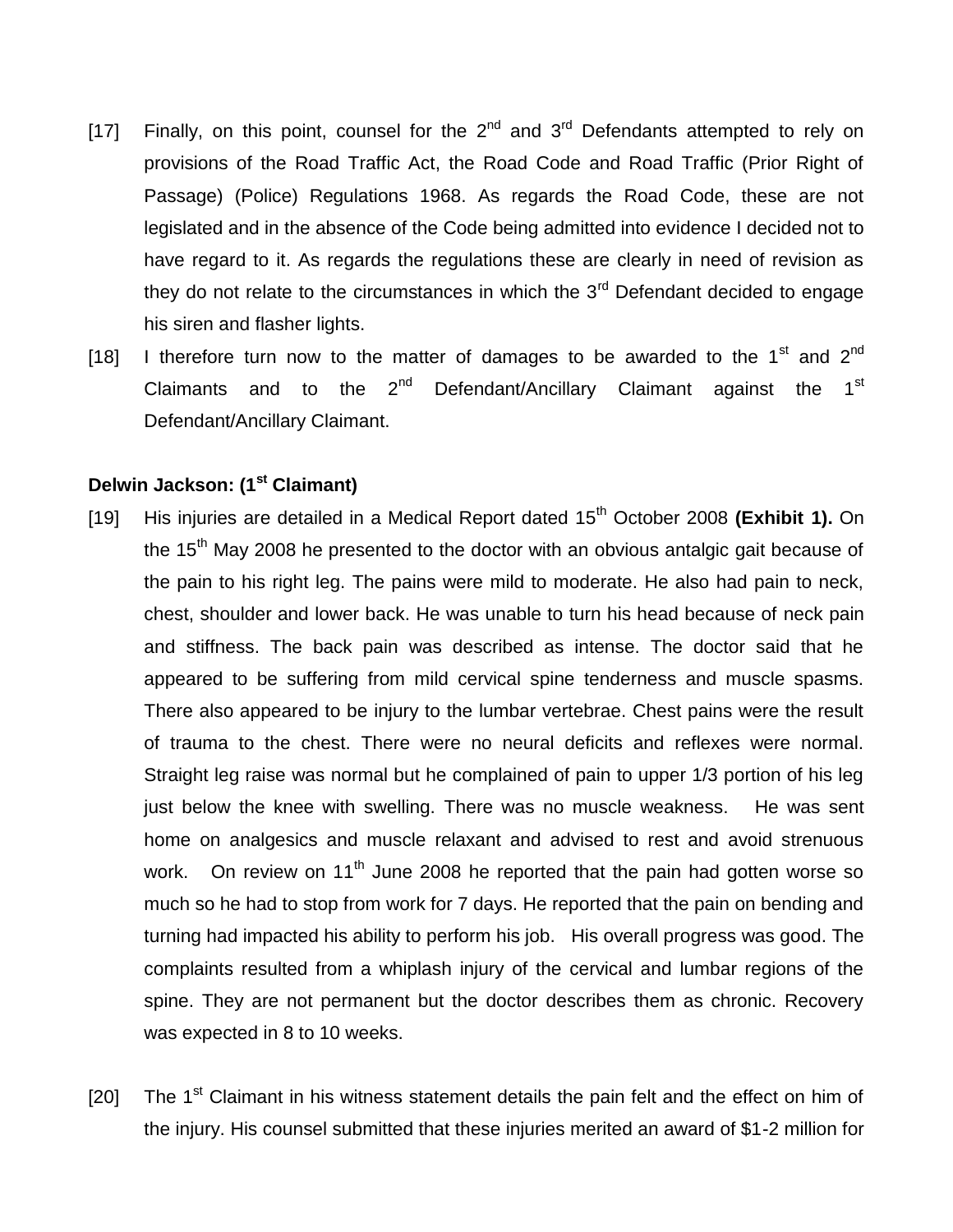pain suffering and loss of amenities. Mrs. Mayhew for the 1<sup>st</sup> Defendant submitted that \$750,000 was in accordance with the authorities.

[21] I have considered the cases cited before me,

**Danielle Archer v JIO, Suit 2010 HCV 2388 (31 May 2013)**

**Marshall v Cole annotated in 6 Khan page 109 Wendell v Campbell, Suit HCV 01324/2006 (4 December 2009)**

**Campbell v Lawrence, C.L.C. 135/2002 (28 February 2003)**

**Darron Pinnock v Taylor, Claim No. 2011 HCV 00463 (16 April 2013)**

[22] In my judgment and when regard is had to the authorities cited a fair award for pain suffering and loss of amenities is \$1.4 million. He has made no claim for special damages.

## **Ann Marie Lawrence: (2nd Claimant)**

- [23] This Claimant was seen on the  $14<sup>th</sup>$  May 2008 by Dr. Sandra Nesbeth whose medical report was admitted as **Exhibit 2A**. The injuries were described as: severe whiplash, severe pain in neck; severe pain in left shoulder, severe pain in lower back and spasm, her right leg was also painful and swollen with black and blue marks in front of the leg. The doctor had X-rays done, gave 2 weeks sick leave. Prescribed cataflam and norflex injections. The sick leave was extended by an additional 4 weeks and she had to be given additional pain injections. She resolved slowly and after 54 weeks had no residual pain or spasm.
- [24] By report dated 10<sup>th</sup> April 2012 (Exhibit 2b), Dr. Rose saw her on the 21<sup>st</sup> July 2011. He had the benefit of a report from Dr. Nesbeth as well as a radiologist's report dated 19<sup>th</sup> May 2008. His physical examination revealed a healthy looking overweight female in no obvious painful distress. The cervical spine had restriction of left lateral rotation but all other ranges of motion of cervical spine were normal and pain free. Neurovascular status was intact in the upper extremities. There was a full range of motion of right thumb without pain. Pholens Test was negative. There was mild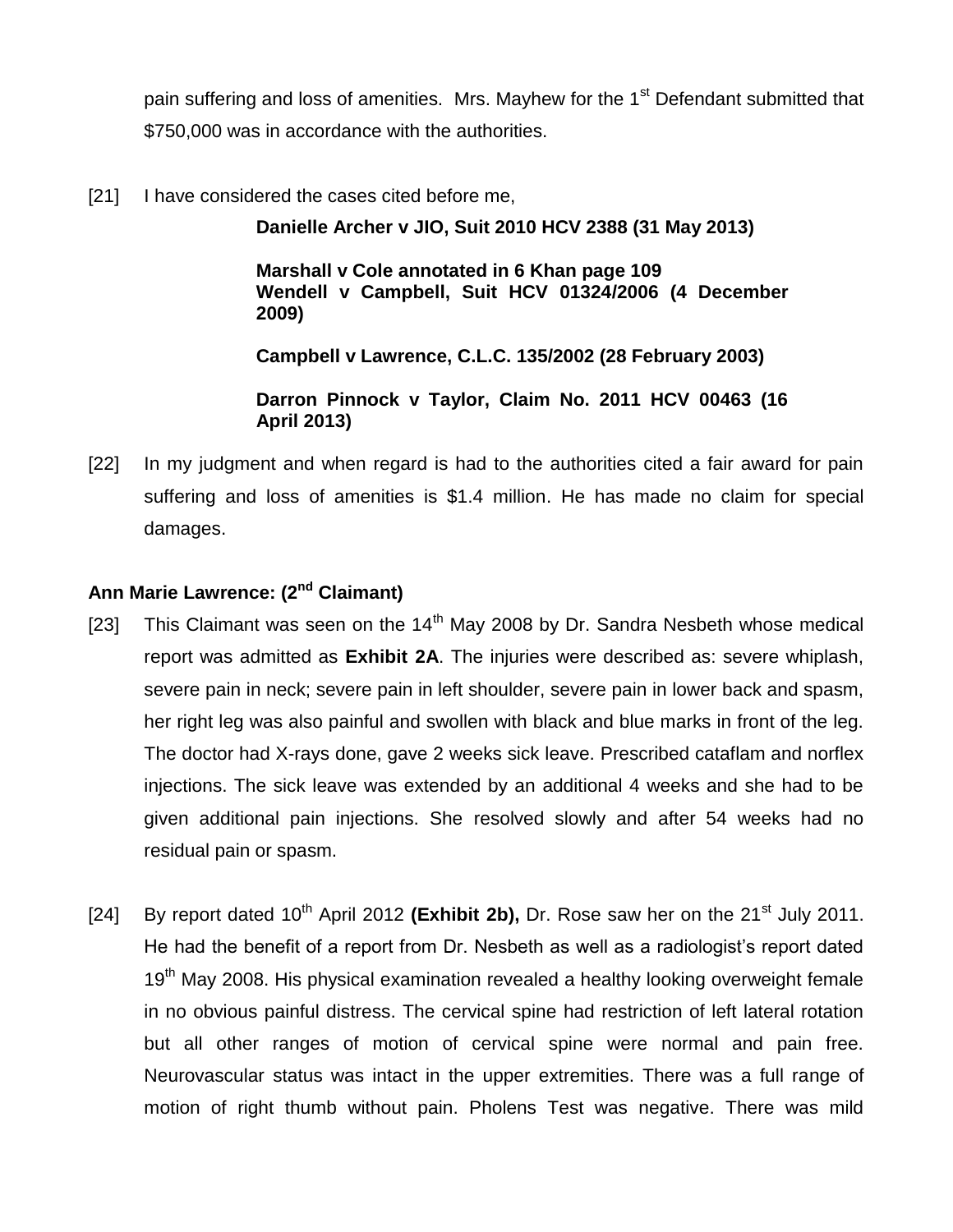tenderness along the midline of the lumbar spine. There was full active range of motion of the lumbar spine with "precipitation" of pains on lateral flexion. Straight leg raising was to 75% bilaterally with onset of hamstring tightness. The neurovascular status was intact in both lower limbs. Examination of the right ankle revealed no abnormalities. His diagnosis/impression:

- 1. Chronic whiplash injury
- 2. Chronic mechanical lower back pains
- 3. Possible ganglion dorsum left hand

The doctor expressed the opinion that the history of the incident is the "competent medical cause" of the injury. He rated her whole person impairment rating as 0%. He stated, "*Physical examination revealed no abnormal neurology and only mild restriction of movements in the cervical and lumbo-socral spine."*

[25] In her witness statement Ms. Lawrence paints a slightly different picture as she states,

*"The pain is still there. My back is weak and I feel severe pain in my neck when I sit in one position too long and when I lay down without supporting my neck with a high pillow. My hand also hurts sometimes when I do strenuous work."*

- [26] I am not convinced that this Claimant continues to have severe pain even though there probably is some intermittent discomfort. It is not such however as to materially affect her daily living. I prefer the evidence of Dr. Nesbeth that she had fully resolved after approximately 1 year and of Dr. Rose which to my mind corroborates Dr. Nesbeth's.
- [27] Ms. Sharon Gordon for the  $2^{nd}$  Claimant submitted that the award should be \$1.5 to \$2 million. Ms. Mayhew submitted that for pain suffering and loss of amenities an award of \$1.4 million was appropriate.
- [28] I considered the following cases cited before me:

#### **Stacey Ann Mitchell v Davis, Khan Vol. 5 p.146 (6.5.93)**